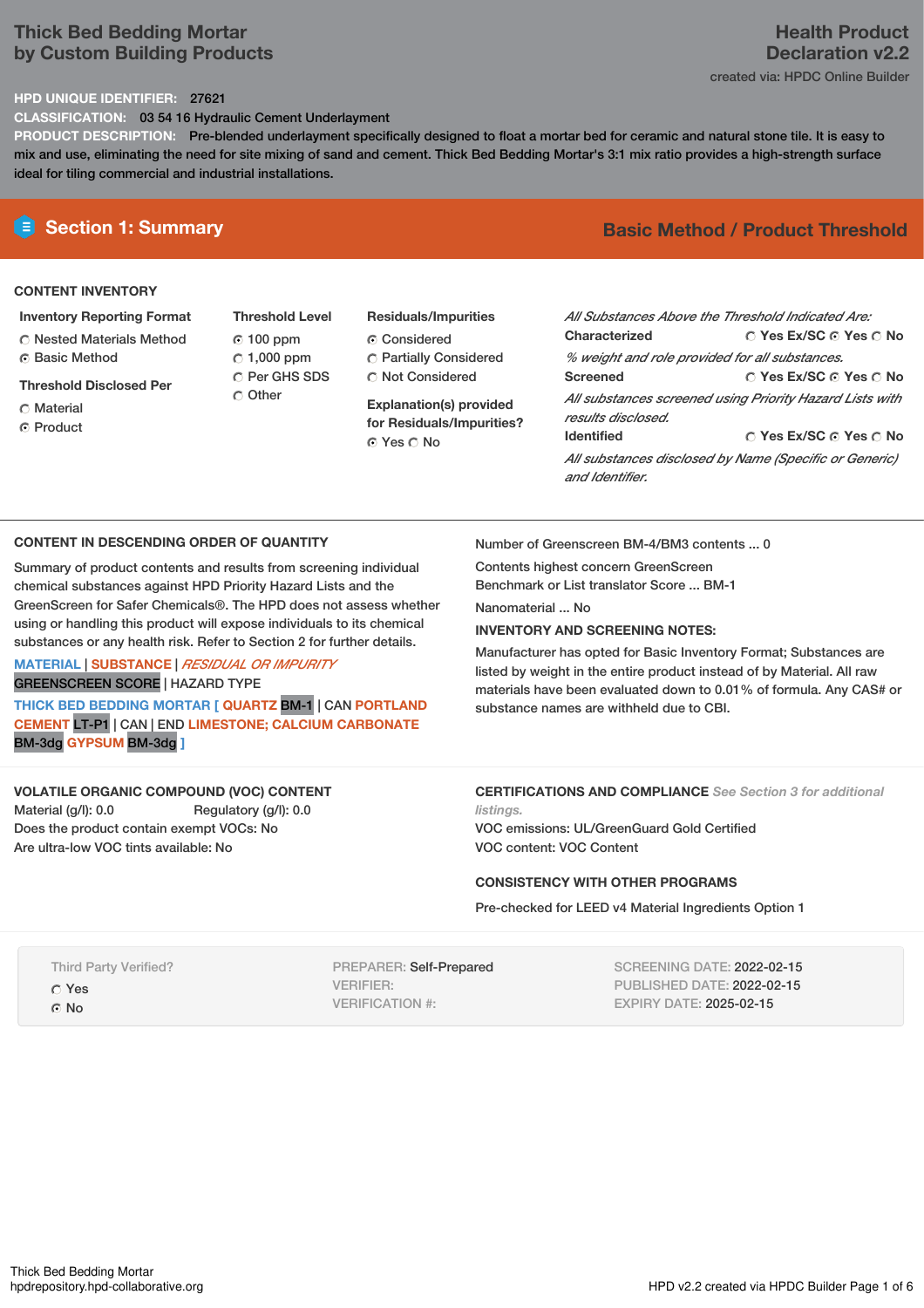This section lists contents in a product based on specific threshold(s) and reports detailed health information including hazards. This HPD uses the *inventory method indicated above, which is one of three possible methods:*

- *Basic Inventory method with Product-level threshold.*
- *Nested Material Inventory method with Product-level threshold*
- *Nested Material Inventory method with individual Material-level thresholds*

Definitions and requirements for the three inventory methods and requirements for each data field can be found in the HPD Open Standard version *2.2, available on the HPDC website at: [www.hpd-collaborative.org/hpd-2-2-standard](https://www.hpd-collaborative.org/hpd-2-2-standard)*

## **THICK BED BEDDING MORTAR**

PRODUCT THRESHOLD: 100 ppm RESIDUALS AND IMPURITIES CONSIDERED: Yes

RESIDUALS AND IMPURITIES NOTES: Residuals and impurities have been considered and disclosed from available information. Outside chemical analysis has not been performed.

OTHER PRODUCT NOTES:

ń

| <b>QUARTZ</b>          |                                                                                                           |                                                             |                                                                          |                           | ID: 14808-60-7                                          |  |
|------------------------|-----------------------------------------------------------------------------------------------------------|-------------------------------------------------------------|--------------------------------------------------------------------------|---------------------------|---------------------------------------------------------|--|
|                        | HAZARD SCREENING METHOD: Pharos Chemical and Materials Library HAZARD SCREENING DATE: 2022-02-15 14:01:48 |                                                             |                                                                          |                           |                                                         |  |
| %: $70.0000 - 80.0000$ | <b>GS: BM-1</b>                                                                                           |                                                             | RC: None                                                                 | NANO: No                  | <b>SUBSTANCE ROLE: Filler</b>                           |  |
| <b>HAZARD TYPE</b>     | <b>AGENCY AND LIST TITLES</b>                                                                             |                                                             | <b>WARNINGS</b>                                                          |                           |                                                         |  |
| <b>CAN</b>             | <b>US CDC - Occupational Carcinogens</b>                                                                  |                                                             | Occupational Carcinogen                                                  |                           |                                                         |  |
| <b>CAN</b>             | CA EPA - Prop 65                                                                                          | Carcinogen - specific to chemical form or exposure<br>route |                                                                          |                           |                                                         |  |
| CAN                    | US NIH - Report on Carcinogens                                                                            |                                                             | Known to be Human Carcinogen (respirable size -<br>occupational setting) |                           |                                                         |  |
| CAN                    | <b>MAK</b>                                                                                                |                                                             | Carcinogen Group 1 - Substances that cause cancer in<br>man              |                           |                                                         |  |
| <b>CAN</b>             | <b>IARC</b>                                                                                               |                                                             |                                                                          | from occupational sources | Group 1 - Agent is carcinogenic to humans - inhaled     |  |
| <b>CAN</b>             | <b>IARC</b>                                                                                               |                                                             |                                                                          |                           | Group 1 - Agent is Carcinogenic to humans               |  |
| <b>CAN</b>             | GHS - New Zealand                                                                                         |                                                             | 6.7A - Known or presumed human carcinogens                               |                           |                                                         |  |
| <b>CAN</b>             | GHS - Japan                                                                                               |                                                             | 1A]                                                                      |                           | H350 - May cause cancer [Carcinogenicity - Category     |  |
| <b>CAN</b>             | GHS - Australia                                                                                           |                                                             |                                                                          | - Category 1A or 1B]      | H350i - May cause cancer by inhalation [Carcinogenicity |  |

SUBSTANCE NOTES: Ranges given due to batch to batch variability.

| <b>PORTLAND CEMENT</b><br>ID: 65997-15-1 |                                                                |          |                 |                                            |  |
|------------------------------------------|----------------------------------------------------------------|----------|-----------------|--------------------------------------------|--|
|                                          | HAZARD SCREENING METHOD: Pharos Chemical and Materials Library |          |                 | HAZARD SCREENING DATE: 2022-02-15 14:01:49 |  |
| %: 15.0000 - 25.0000                     | $GS: LT- P1$                                                   | RC: None | NANO: <b>No</b> | SUBSTANCE ROLE: Binder                     |  |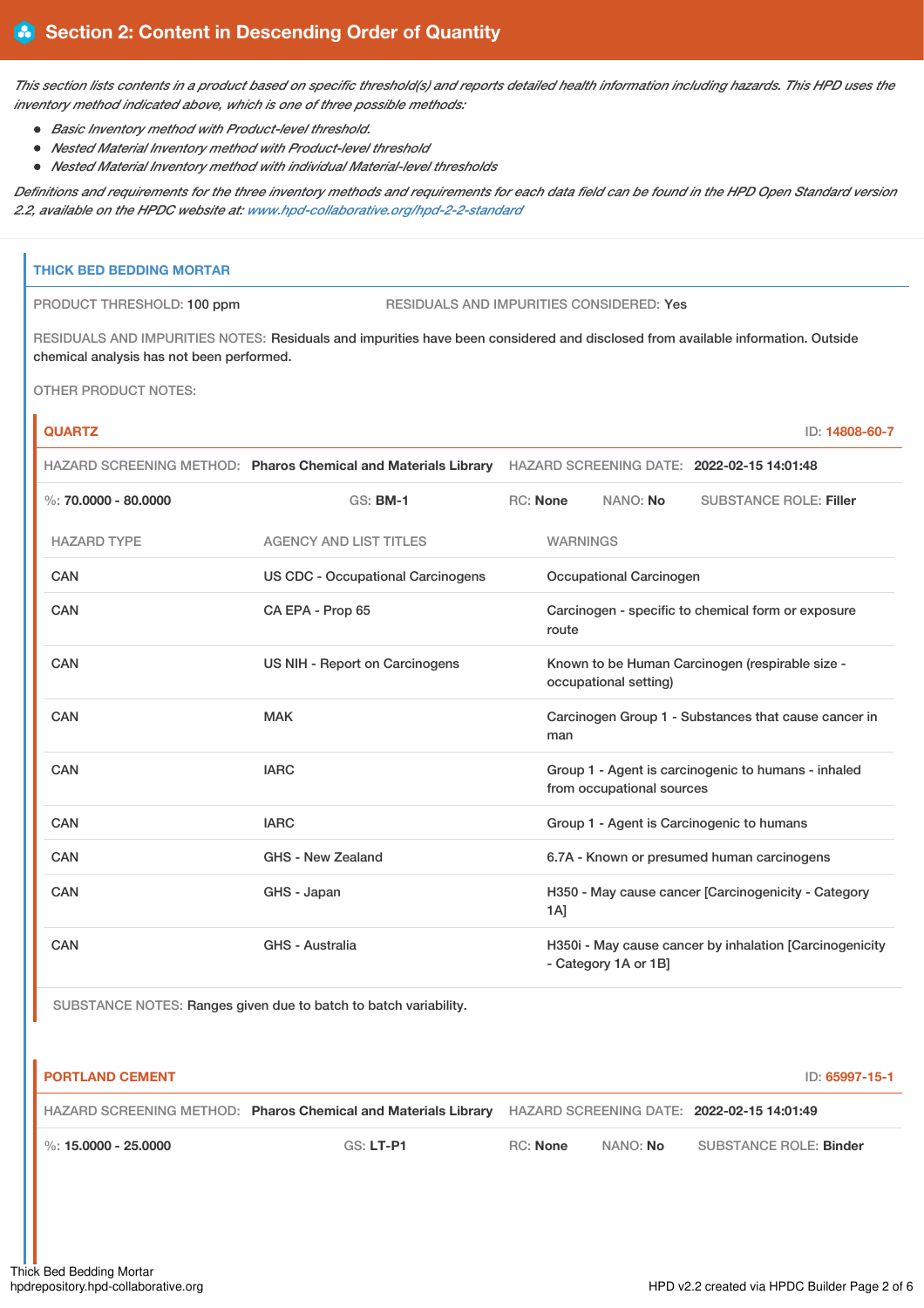| <b>HAZARD TYPE</b>                  | <b>AGENCY AND LIST TITLES</b>                                                                             |                                                                                                 | <b>WARNINGS</b>                      |                                                |  |
|-------------------------------------|-----------------------------------------------------------------------------------------------------------|-------------------------------------------------------------------------------------------------|--------------------------------------|------------------------------------------------|--|
| <b>CAN</b><br><b>MAK</b>            |                                                                                                           | Carcinogen Group 3B - Evidence of carcinogenic effects<br>but not sufficient for classification |                                      |                                                |  |
| <b>END</b>                          | <b>TEDX - Potential Endocrine Disruptors</b>                                                              |                                                                                                 | <b>Potential Endocrine Disruptor</b> |                                                |  |
|                                     | SUBSTANCE NOTES: Ranges given due to batch to batch variability.                                          |                                                                                                 |                                      |                                                |  |
| <b>LIMESTONE; CALCIUM CARBONATE</b> |                                                                                                           |                                                                                                 |                                      | ID: 1317-65-3                                  |  |
|                                     | HAZARD SCREENING METHOD: Pharos Chemical and Materials Library HAZARD SCREENING DATE: 2022-02-15 14:01:49 |                                                                                                 |                                      |                                                |  |
| $\%$ : 1.0000 - 5.0000              | GS: BM-3dg                                                                                                | <b>RC: None</b>                                                                                 | NANO: No                             | <b>SUBSTANCE ROLE: Filler</b>                  |  |
| <b>HAZARD TYPE</b>                  | <b>AGENCY AND LIST TITLES</b>                                                                             |                                                                                                 | <b>WARNINGS</b>                      |                                                |  |
| None found                          |                                                                                                           |                                                                                                 |                                      | No warnings found on HPD Priority Hazard Lists |  |
|                                     | SUBSTANCE NOTES: Ranges given due to batch to batch variability.                                          |                                                                                                 |                                      |                                                |  |
|                                     |                                                                                                           |                                                                                                 |                                      |                                                |  |
| <b>GYPSUM</b>                       |                                                                                                           |                                                                                                 |                                      | ID: 13397-24-5                                 |  |
|                                     | HAZARD SCREENING METHOD: Pharos Chemical and Materials Library                                            | HAZARD SCREENING DATE: 2022-02-15 14:01:50                                                      |                                      |                                                |  |
| %: $1.0000 - 2.0000$                | GS: BM-3dg                                                                                                | <b>RC: None</b>                                                                                 | NANO: No                             | <b>SUBSTANCE ROLE: Binder</b>                  |  |
| <b>HAZARD TYPE</b>                  | <b>AGENCY AND LIST TITLES</b>                                                                             |                                                                                                 | <b>WARNINGS</b>                      |                                                |  |
| None found                          |                                                                                                           |                                                                                                 |                                      | No warnings found on HPD Priority Hazard Lists |  |
|                                     | SUBSTANCE NOTES: Ranges given due to batch to batch variability.                                          |                                                                                                 |                                      |                                                |  |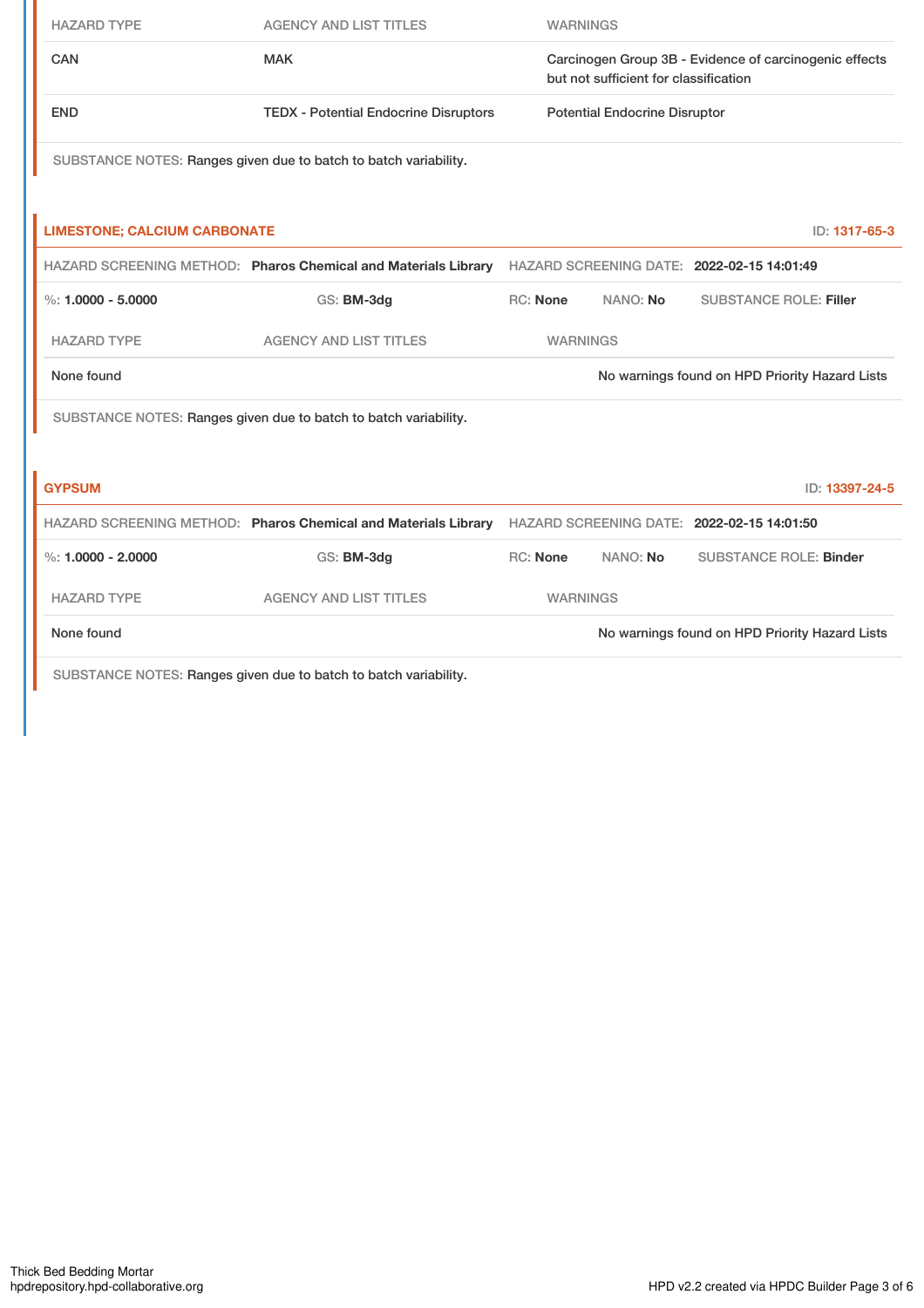This section lists applicable certification and standards compliance information for VOC emissions and VOC content. Other types of health or *environmental performance testing or certifications completed for the product may be provided.*

| <b>VOC EMISSIONS</b>                                                                                                                                                                                                                     | <b>UL/GreenGuard Gold Certified</b>     |  |                                                  |  |  |
|------------------------------------------------------------------------------------------------------------------------------------------------------------------------------------------------------------------------------------------|-----------------------------------------|--|--------------------------------------------------|--|--|
| <b>CERTIFYING PARTY: Third Party</b><br><b>APPLICABLE FACILITIES: AII</b><br><b>CERTIFICATE URL:</b><br>http://www.custombuildingproducts.com/leed-<br>information#GreenGuard-Gold-Certification/<br>CERTIFICATION AND COMPLIANCE NOTES: | ISSUE DATE: 2019-05- EXPIRY DATE:<br>27 |  | <b>CERTIFIER OR LAB: UL</b><br>Environment       |  |  |
| <b>VOC CONTENT</b>                                                                                                                                                                                                                       | <b>VOC Content</b>                      |  |                                                  |  |  |
| CERTIFYING PARTY: Self-declared<br><b>APPLICABLE FACILITIES: ALL</b><br><b>CERTIFICATE URL:</b>                                                                                                                                          | ISSUE DATE: 2020-01- EXPIRY DATE:<br>10 |  | <b>CERTIFIER OR LAB: SELF</b><br><b>DECLARED</b> |  |  |
| CERTIFICATION AND COMPLIANCE NOTES:                                                                                                                                                                                                      |                                         |  |                                                  |  |  |

# **Section 4: Accessories**

This section lists related products or materials that the manufacturer requires or recommends for installation (such as adhesives or fasteners), maintenance, cleaning, or operations. For information relating to the contents of these related products, refer to their applicable Health Product *Declarations, if available.*

No accessories are required for this product.

# **Section 5: General Notes**